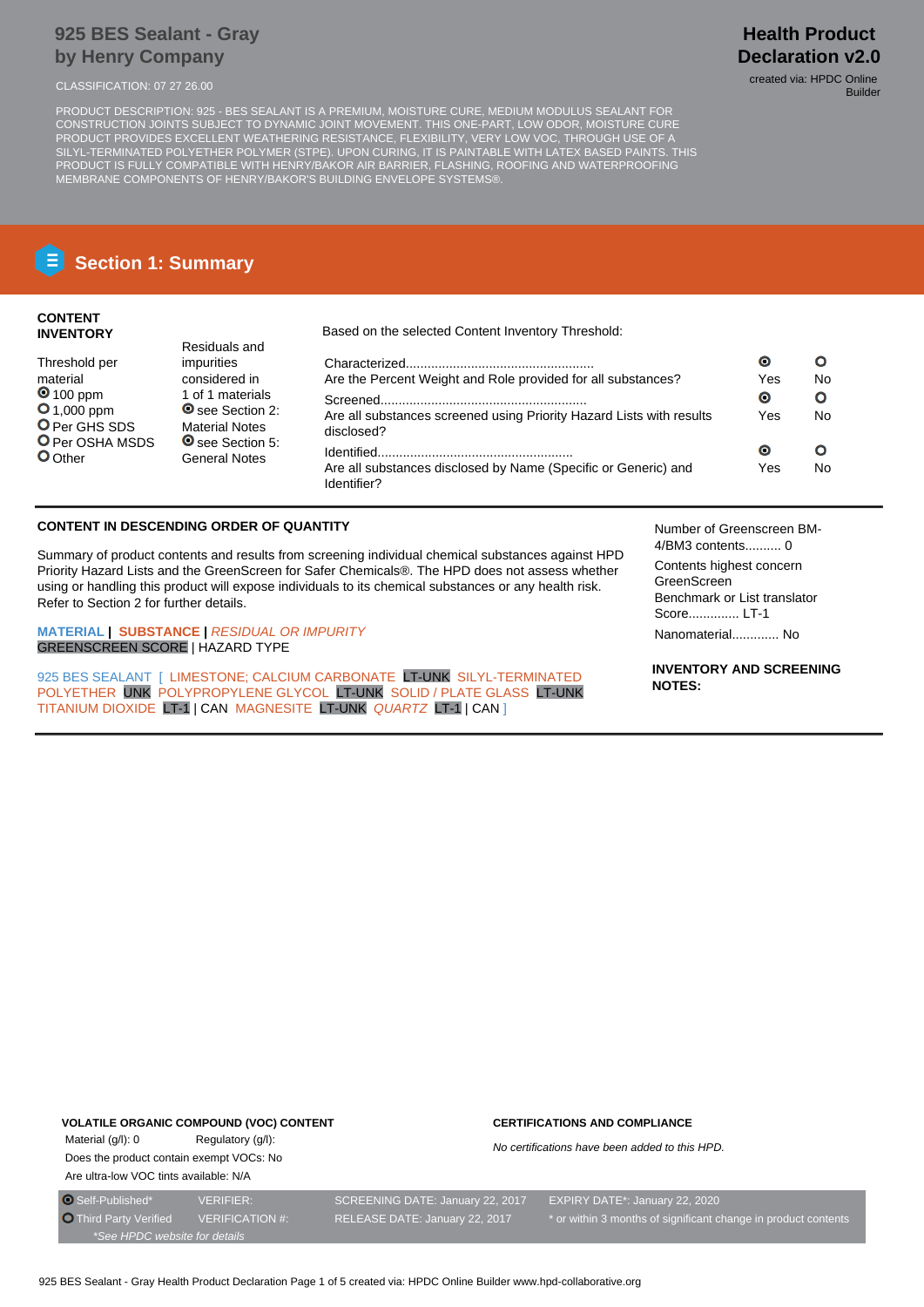This section lists materials in a product and the substances in each material based on the Inventory Threshold for each material. If residuals or impurities from the manufacturing or extraction processes are considered for a material, these are inventoried and characterized to the extent described in the Material and/or General Notes. Chemical substances are screened against the HPD Priority Hazard Lists for human and environmental health impacts. Screening is based on best available information; "Not Found" does not necessarily mean there is no potential hazard associated with the product or its contents. More information about Priority Hazard Lists and the GreenScreen can be found online: www.hpd-collaborative.org and www.greenscreenchemicals.org.

|  | 925 BES SEALANT<br>Inventory Threshold: 100 ppm Residuals Considered: Yes<br><b>Material Notes:</b> | %: 100.0000 - 100.0000 HPD URL: |                                   |                                         |                                   |  |  |
|--|-----------------------------------------------------------------------------------------------------|---------------------------------|-----------------------------------|-----------------------------------------|-----------------------------------|--|--|
|  | LIMESTONE; CALCIUM CARBONATE                                                                        |                                 |                                   | ID: 1317-65-3                           |                                   |  |  |
|  | %: 40.0000 - 50.0000 GS: LT-UNK                                                                     |                                 | RC: None                          | NANO: NO                                | ROLE: Filler/film<br>strengthener |  |  |
|  | <b>HAZARDS:</b>                                                                                     |                                 |                                   | <b>AGENCY(IES) WITH WARNINGS:</b>       |                                   |  |  |
|  | None Found                                                                                          |                                 |                                   | No warnings found on HPD Priority lists |                                   |  |  |
|  | <b>SUBSTANCE NOTES:</b>                                                                             |                                 |                                   |                                         |                                   |  |  |
|  | SILYL-TERMINATED POLYETHER                                                                          |                                 |                                   | ID: 205265-06-1                         |                                   |  |  |
|  | %: 20.0000 - 30.0000                                                                                | GS: UNK                         | RC: None                          | NANO: NO                                | ROLE: Waterproofing<br>polymer    |  |  |
|  | <b>HAZARDS:</b><br>None Found                                                                       |                                 |                                   | <b>AGENCY(IES) WITH WARNINGS:</b>       |                                   |  |  |
|  |                                                                                                     |                                 |                                   | No warnings found on HPD Priority lists |                                   |  |  |
|  | <b>SUBSTANCE NOTES:</b>                                                                             |                                 |                                   |                                         |                                   |  |  |
|  | POLYPROPYLENE GLYCOL                                                                                |                                 |                                   | ID: 25322-69-4                          |                                   |  |  |
|  | %: 10.0000 - 20.0000                                                                                | <b>GS: LT-UNK</b>               | RC: None                          | NANO: NO                                | ROLE: Flexibilizer                |  |  |
|  | <b>HAZARDS:</b>                                                                                     |                                 | <b>AGENCY(IES) WITH WARNINGS:</b> |                                         |                                   |  |  |
|  | None Found                                                                                          |                                 |                                   | No warnings found on HPD Priority lists |                                   |  |  |
|  | <b>SUBSTANCE NOTES:</b>                                                                             |                                 |                                   |                                         |                                   |  |  |
|  | <b>SOLID / PLATE GLASS</b>                                                                          |                                 |                                   | ID: 65997-17-3                          |                                   |  |  |
|  | %: 5.0000 - 15.0000                                                                                 | <b>GS: LT-UNK</b>               | RC: None                          | NANO: NO                                | ROLE: Application aid             |  |  |
|  |                                                                                                     |                                 |                                   |                                         |                                   |  |  |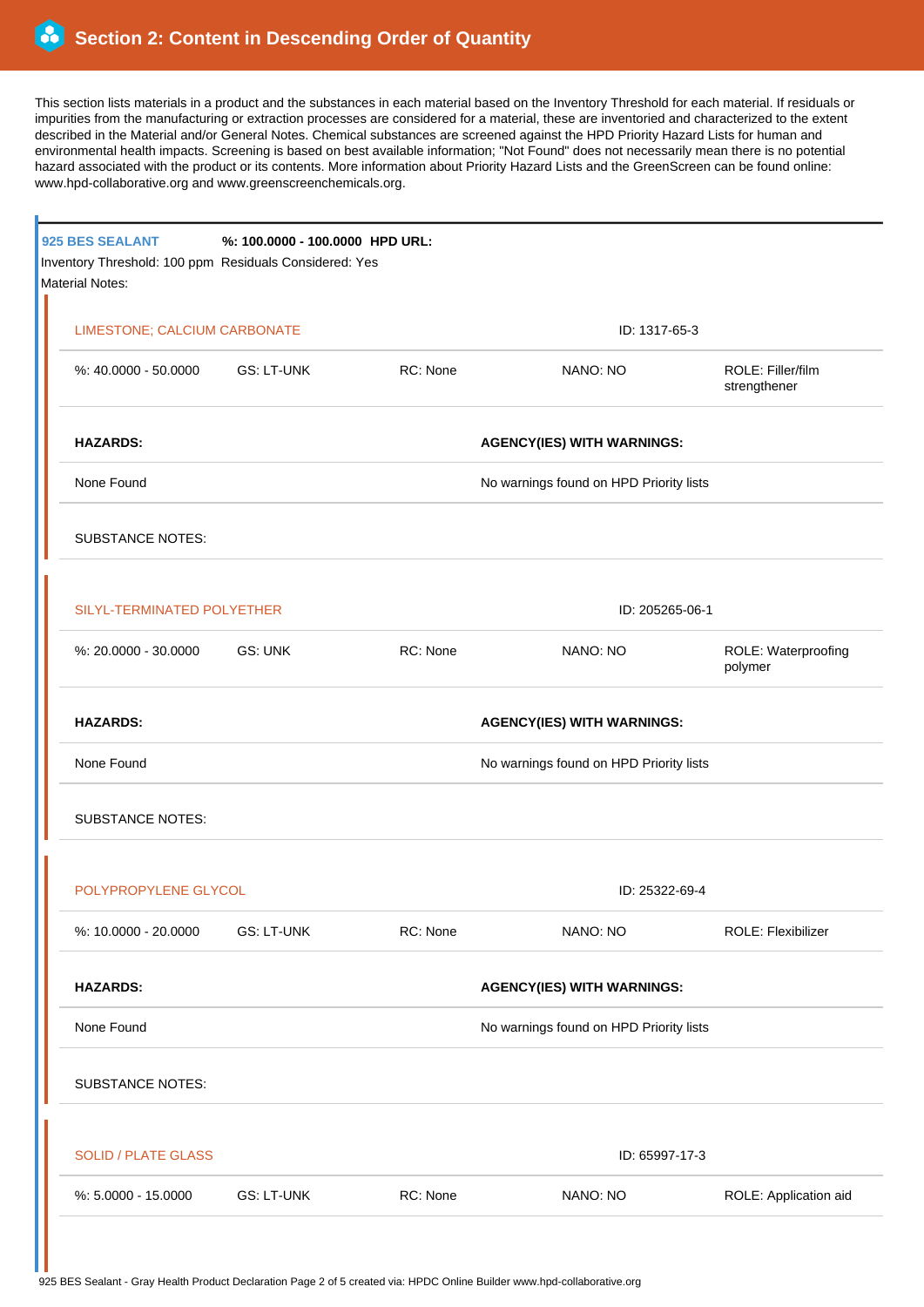| <b>HAZARDS:</b>                                      | <b>AGENCY(IES) WITH WARNINGS:</b>                            |                |                                                                                                            |                         |  |  |  |
|------------------------------------------------------|--------------------------------------------------------------|----------------|------------------------------------------------------------------------------------------------------------|-------------------------|--|--|--|
| None Found                                           | No warnings found on HPD Priority lists                      |                |                                                                                                            |                         |  |  |  |
| <b>SUBSTANCE NOTES:</b>                              |                                                              |                |                                                                                                            |                         |  |  |  |
| <b>TITANIUM DIOXIDE</b>                              |                                                              |                | ID: 13463-67-7                                                                                             |                         |  |  |  |
| $%: 1.0000 - 5.0000$                                 | <b>GS: LT-1</b>                                              | RC: None       | NANO: NO                                                                                                   | ROLE: Pigment           |  |  |  |
| <b>HAZARDS:</b>                                      | <b>AGENCY(IES) WITH WARNINGS:</b>                            |                |                                                                                                            |                         |  |  |  |
| CANCER                                               | US CDC - Occupational Carcinogens<br>Occupational Carcinogen |                |                                                                                                            |                         |  |  |  |
| <b>CANCER</b>                                        | CA EPA - Prop 65                                             |                | Carcinogen - specific to chemical form or<br>exposure route                                                |                         |  |  |  |
| CANCER                                               | <b>IARC</b>                                                  |                | Group 2B - Possibly carcinogenic to humans -<br>inhaled from occupational sources                          |                         |  |  |  |
| CANCER                                               | <b>MAK</b>                                                   |                | Carcinogen Group 3A - Evidence of carcinogenic<br>effects but not sufficient to establish MAK/BAT<br>value |                         |  |  |  |
| SUBSTANCE NOTES: Not available in a respirable form. |                                                              |                |                                                                                                            |                         |  |  |  |
|                                                      |                                                              |                |                                                                                                            |                         |  |  |  |
| <b>MAGNESITE</b>                                     | ID: 546-93-0                                                 |                |                                                                                                            |                         |  |  |  |
| %: 1.0000 - 5.0000                                   | <b>GS: LT-UNK</b>                                            | RC: None       | NANO: NO                                                                                                   | ROLE: Thixotrope        |  |  |  |
| <b>HAZARDS:</b>                                      | <b>AGENCY(IES) WITH WARNINGS:</b>                            |                |                                                                                                            |                         |  |  |  |
| None Found                                           | No warnings found on HPD Priority lists                      |                |                                                                                                            |                         |  |  |  |
| <b>SUBSTANCE NOTES:</b>                              |                                                              |                |                                                                                                            |                         |  |  |  |
| <b>QUARTZ</b>                                        |                                                              | ID: 14808-60-7 |                                                                                                            |                         |  |  |  |
| %: Impurity/Residual                                 | <b>GS: LT-1</b>                                              | RC: None       | NANO: NO                                                                                                   | ROLE: Impurity/Residual |  |  |  |
| <b>HAZARDS:</b>                                      | <b>AGENCY(IES) WITH WARNINGS:</b>                            |                |                                                                                                            |                         |  |  |  |
| CANCER                                               | US CDC - Occupational Carcinogens                            |                | Occupational Carcinogen                                                                                    |                         |  |  |  |
| CANCER                                               | CA EPA - Prop 65                                             |                | Carcinogen - specific to chemical form or<br>exposure route                                                |                         |  |  |  |
| CANCER                                               | <b>IARC</b>                                                  |                | Group 1: Agent is carcinogenic to humans -<br>inhaled from occupational sources                            |                         |  |  |  |
| <b>CANCER</b>                                        | US NIH - Report on Carcinogens                               |                | Known to be Human Carcinogen (respirable size -<br>occupational setting)                                   |                         |  |  |  |
|                                                      |                                                              |                |                                                                                                            |                         |  |  |  |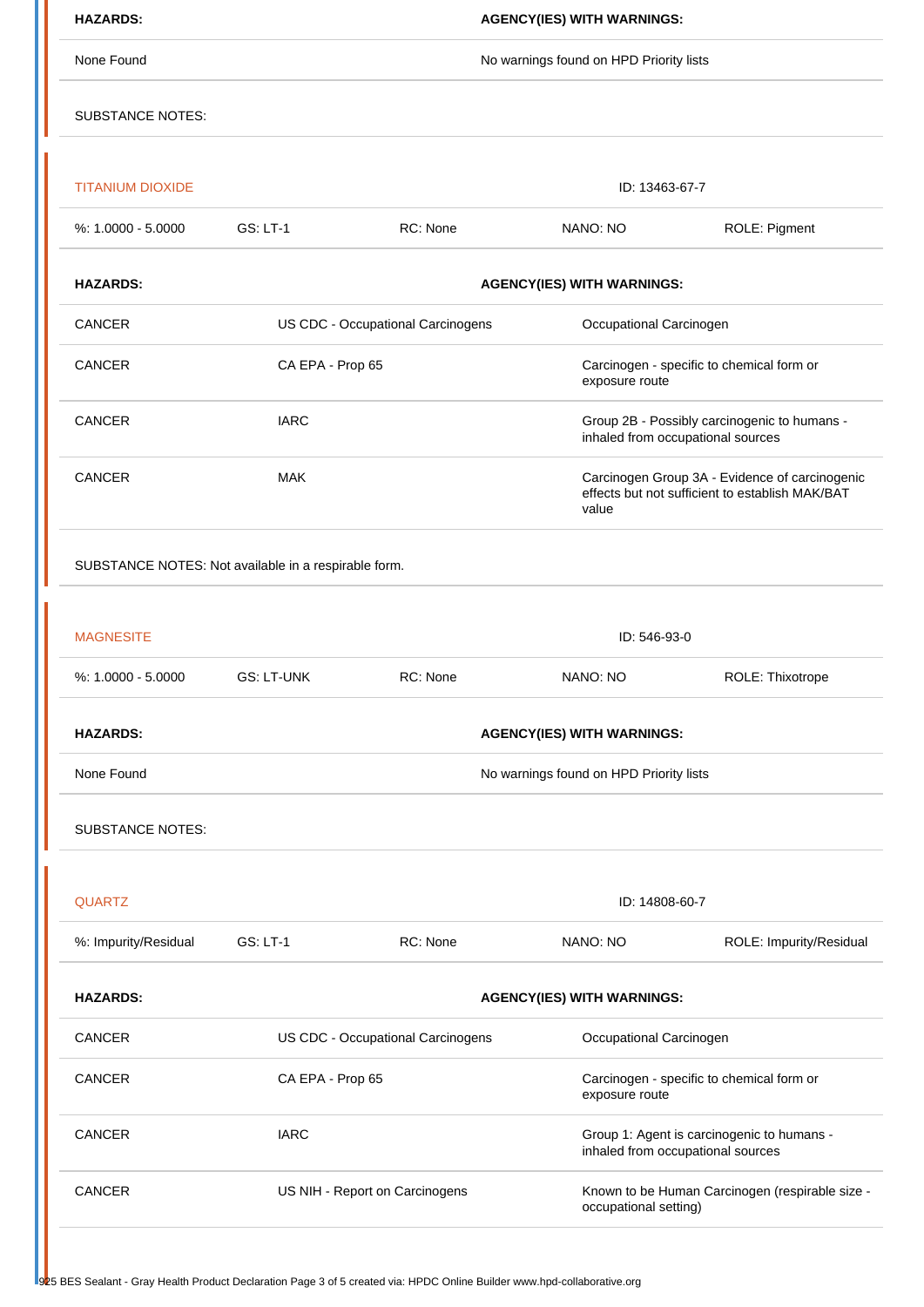SUBSTANCE NOTES: Not present in respirable form.

## 0  **Section 3: Certifications and Compliance**

This section lists applicable certification and standards compliance information for VOC emissions and VOC content. Other types of health or environmental performance testing or certifications completed for the product may be provided.

#### $\overline{+}$  **Section 4: Accessories**

This section lists related products or materials that the manufacturer requires or recommends for installation (such as adhesives or fasteners), maintenance, cleaning, or operations. For information relating to the contents of these related products, refer to their applicable Health Product Declarations, if available.

**B Section 5: General Notes**